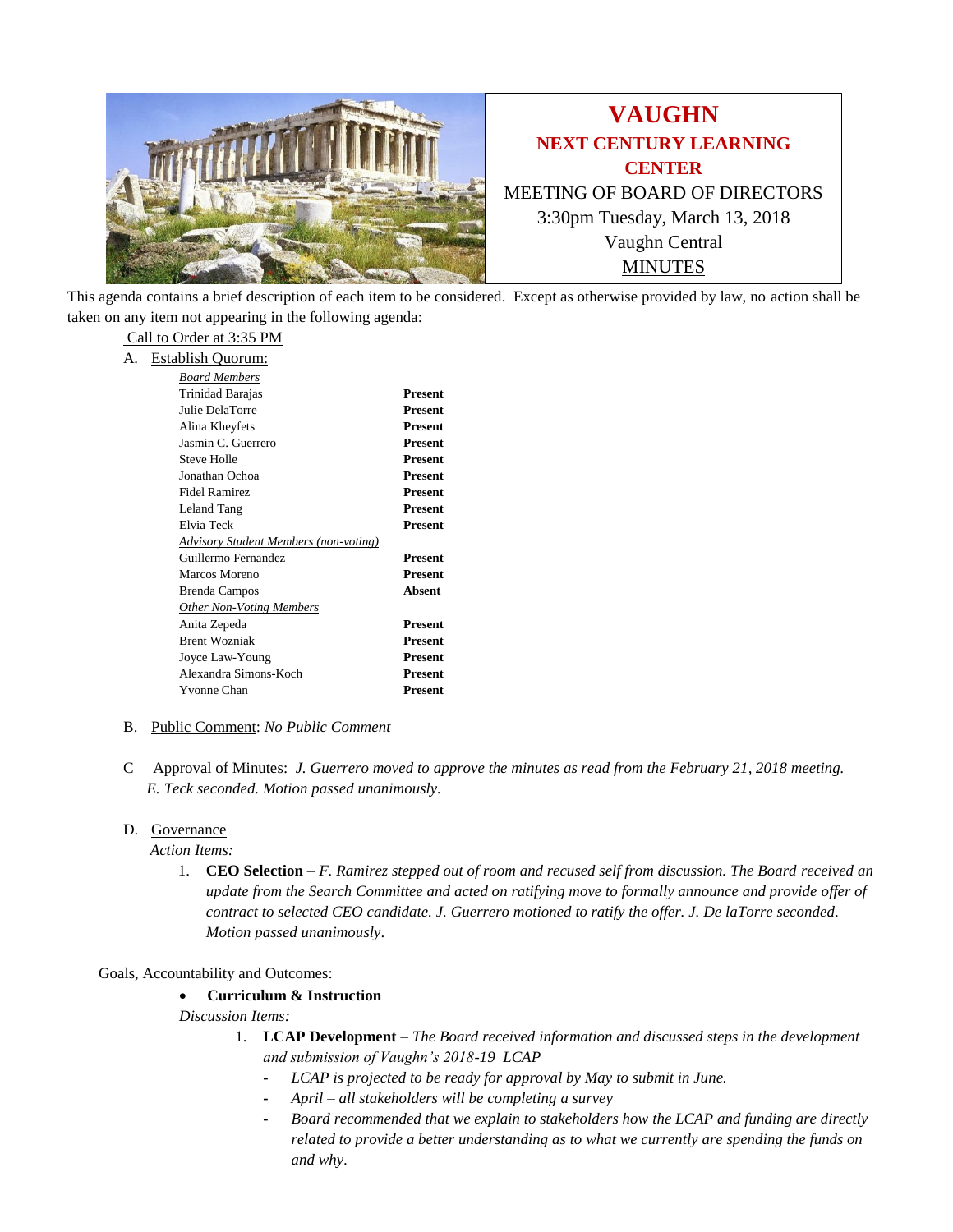- **-** *Projected LCFF Funding is expected to increase by 3% for 2018-19*
- 2. **CTEIG Grant** *The Board received updates on CTEIG Grant plans and expenditures*
	- **-** *Vaughn selected 3 pathways through input from focus groups and by looking at projected workforce needs through the year 2024. Selected pathways for Vaughn are:*
		- o Engineering & Architecture
		- o *Arts, Media & Entertainment*
		- o *Health Science & Medical Technology*
		- **-** *Grant funds are restricted to the pathways selected.*
		- **-** *Grant requirements include having personnel from the field of studies come and talk to the students*
		- **-** *Board members asked if additional Pathways could be selected. Response included:* 
			- o *Possibility to go into Business & Finance – Financial Services and the Design, Visual, and Media Arts Pathways in the future. Currently unable to do so due to various factors.*

*Action Items:*

1. **2017-18 Athletic Coach Certification** – *The Board received information and moved on certifying the list of athletic coaches who met provisions of Title 5, CA Code of Regulations, Section 5594 for the 2017-18 school year. J. Ochoa motioned to approve and certify the list of athletic coaches for the 2017-18 school year, F. Ramirez seconded. Motion passed unanimously.*

# • **Business**

*Discussion Item:*

- 1. **CalSTRS Audit** *The Board was informed of Vaughn being selected for a CalSTRS Audit of pension reporting for the 2015-16 and 2016-17 school years. Visit is scheduled to start May 7 th .*
- 2. **2018-19 Budget Development** *The Board will receive information and discuss budget development for the 2018-19 school year*
- **-** *LCFF: 3% gap will be closing, projected to be fully funded; 2.51% increase for Cost of Living adjustment; One-Time Discretionary Grant (approx. \$300) Spending plan will require Board approval. 1:1 Chromebooks for all HS students one item to be included*
- **-** *STRS and minimum wage are going up. Benefit expenses increasing. New Teachers and staff to increase based on student growth.*
- **-** *Budget requests for 2018-19 that have been received from Governance Committees:*
	- o *Curriculum – Based on Data*
		- *Adding Math intervention teacher for 4th & 5th grade*
		- *History Textbook Adoption*
		- *Special Ed Paraprofessional due to increased number of students*
		- o *VISA – increase in sports budget to provide for transportation costs (+\$48,000)Total requested \$158,309*
		- o *GEAR UP – 8 th grade group with no funding for GEAR UP activities*
	- o *Panda Land – Play Area, Jungle Gym,*
	- o *Pre-K teachers – Request for increase in Salary*
	- o *Additional MIT & VISA Counselor*
	- o *VISA Dean*
	- o *Tech – Website Design*
	- o *Emergency Notification System*
	- o *School Police/Security*
	- o *Additional Business office staff to support growth*
- *Action Items:*
	- 1. **2017-18 2<sup>nd</sup> Interim Financial Report** *The Board reviewed and moved to approve Vaughn's 2nd Interim financial report. E. Teck motioned to approve Vaughn's 2nd Interim Financial Report as presented. F. Ramirez seconded. Motion passed unanimously*.